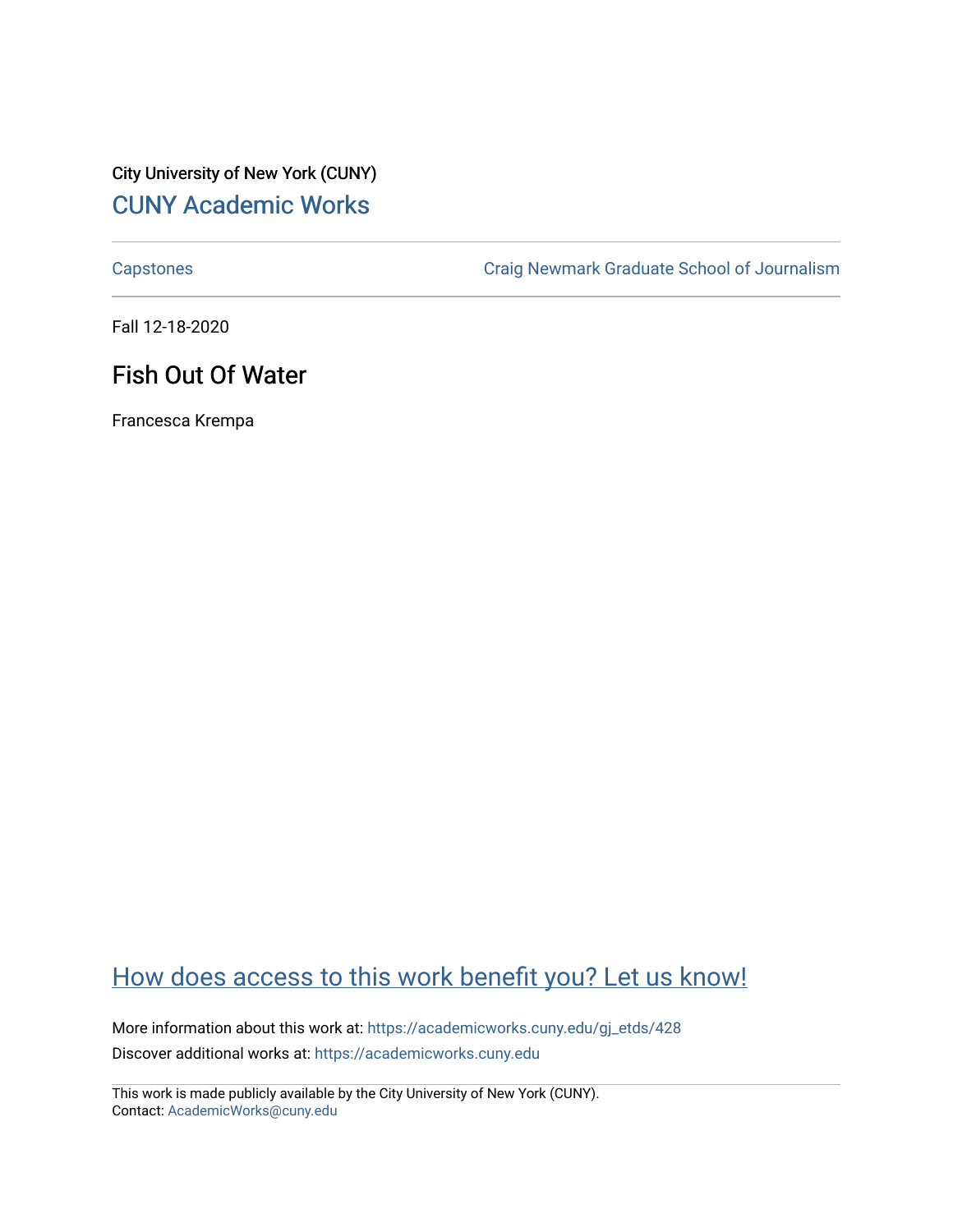Fish Out of Water By Francesca Krempa

Here's the boilerplate plot of just about every Hallmark movie there ever was: salt-of-the-earth, small-town guy teaches jaded, big-city woman how to let loose, live life and fall in love. This "opposites attract" formula is the cornerstone of our most beloved rom-coms, a surefire prescription for fictional romance: In "Notting Hill*"*, the nobody Hugh Grant finds love when a dazzling celebrity, played by Julia Roberts, stumbles into his travel bookstore. The curmudgeonly and neurotic Jack Nicholson – who unironically plays a romantic fiction writer – falls for the only waitress who can tolerate him at his local diner in *"*As Good As It Gets"*.*  Unlikely coupledom rounds-out John Hughes' iconic "The Breakfast Club*",* when the Rebel seduces the Princess while the Jock ends up with the Recluse.

On screen, these cliches are familiar and predictable. In life, they're unnerving and less promising.

I was in the middle of the Atlantic Ocean when I realized I was living out the plot of one of these cheesy romantic comedies. My writerly mind found the scene perfectly scripted: here was the hero – my homegrown, fisherman boyfriend – miles offshore on a boat with me, his uptight urbanite girlfriend, looking for fish. The oddest of couples – could they make it work? If this was the Hallmark channel, happily ever after was certainly around the corner.

Except, it this wasn't the Hallmark channel – it was just me, my boyfriend, and his god-forsaken fish.

Perched on the bow of his boat, I closed my eyes and silently wished for dry land and bottle of Dramamine, dreading the minimum six hours we still had left at sea, and doubting the cliches.

---

Allow me to introduce the love interest of this love story.

My boyfriend, Zac, is one of 3,000 maniacal anglers who flock to Martha's Vineyard each fall to fish morning, noon and night in hopes of winning the annual Striped Bass and Bluefish Derby.

We had met just four months earlier. Our first date wasn't your typical meet-cute – we didn't miraculously reach for the same pair of cashmere gloves á la "Serendipity*"* nor did he save me from getting runover by a rogue dumpster as if we were in "The Wedding Planner*.* Nonetheless, the setting and characters were promising for a Nora Ephron blockbuster: we were in an idyllic Lake Placid where I had skeptically moved to for a compulsory summer editorial internship. I was a gung-ho graduate student from Brooklyn, desperately missing the city, but secretly grateful for fresh air and green space the middle of a pandemic.

Zac was the epitome of an outdoorsman, born and raised in the Winter Sports Capital of the World: a professional skier, an avid hunter and, most importantly, a premier Adirondack fly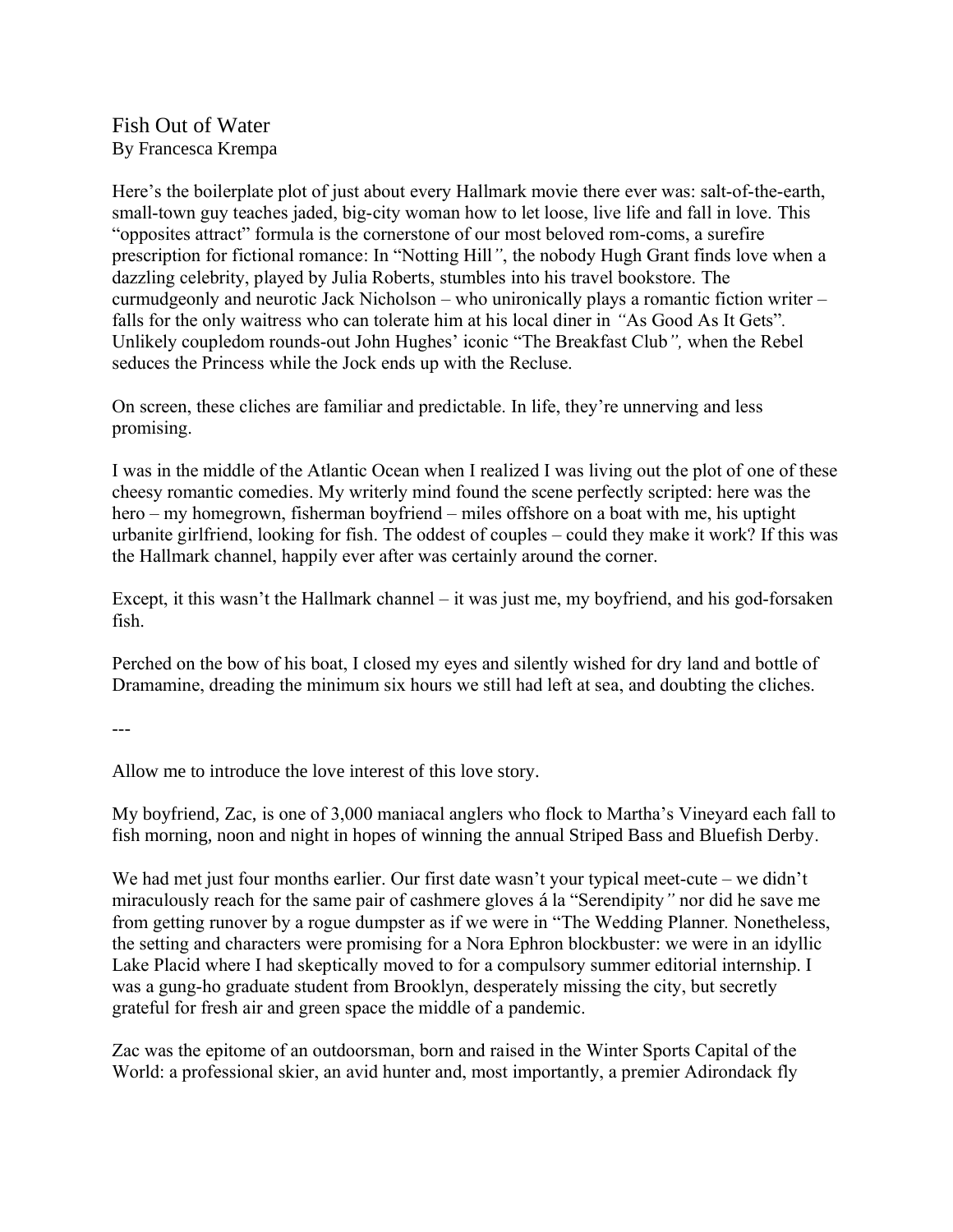fishing guide. We matched on Bumble, where he asked me out almost immediately – a jarring move that opposed the weeks of cat-and-mouse I was used to playing back home in the city.

On our first date, he told me tales of the Vineyard, his favorite fishing in the world.

His stories sounded like they had been ripped off the page of a red-blooded Hemingway novel: tracking schools of fish for hours on end, arguing with gritty locals on jetties over the perfect shore fishing battle station, sleeping overnight in his boat on the open seas in hopes of finding the perfect striped bass.

I politely sipped my craft beer and tried to relate – the fishing experience I had was minimal: a few chartered deep-sea excursions with my grandfather when I was a kid, but that was it. My world was metropolitan. My world was highbrow. My world was writing and feminist book clubs where we discussed Roxanne Gay and Zadie Smith and overpriced avocado toasts paired with too-many breakfast mimosas and late-night subway rides back to Brooklyn, and of course, more writing. I tried to change the conversation, but it always found its way right back to fishing. Surprisingly, I didn't ask for the check.

That night, I returned home to my roommates, a young professional couple from the Upper West Side who I had convinced to move up with me for a pandemic summer in the great outdoors.

"How'd it go?" one roommate, Lauren, asked. She was no stranger to my dating woes back in Brooklyn and, being engaged to her partner of more than four years, had admitted to living vicariously through my stories of singleness.

"It was fine," I answered casually. "We're very different. It might be fun for the summer but that's probably it."

This would have been the part of the rom-com where the record scratched and the frame froze for the omniscient narrator to chime in with a smug remark: "It was far from a summer fling," he would say, my unknowing smile fixed on the screen.

Instead, we simply fell in love. The summer whirred by in rugged fever dream. I, an indoor cat from Brooklyn, was charmed by Zac's simplicity, his savvy for the natural world. Our hypothetical rom-com would swell in a dream-like montage featuring the two of us having the perfect summer. We hiked. We star-gazed and camped. We ran his hunting dog through waisthigh brush looking for game birds and we skinny dipped in water so clear you could count the tadpoles that swam beneath our feet. Gone were my literary salons and my boozy brunches and my cosmopolitan past life. I barely recognized myself, and it was all enough to make Nicholas Sparks sick.

And then, that montage would come to a screeching halt. A jump-cut to four months later, where the camera would pan on a miserable me, keeled over from nausea in his boat and too awkward with a rod and reel to keep up with the likes of him and his fishing hysteria.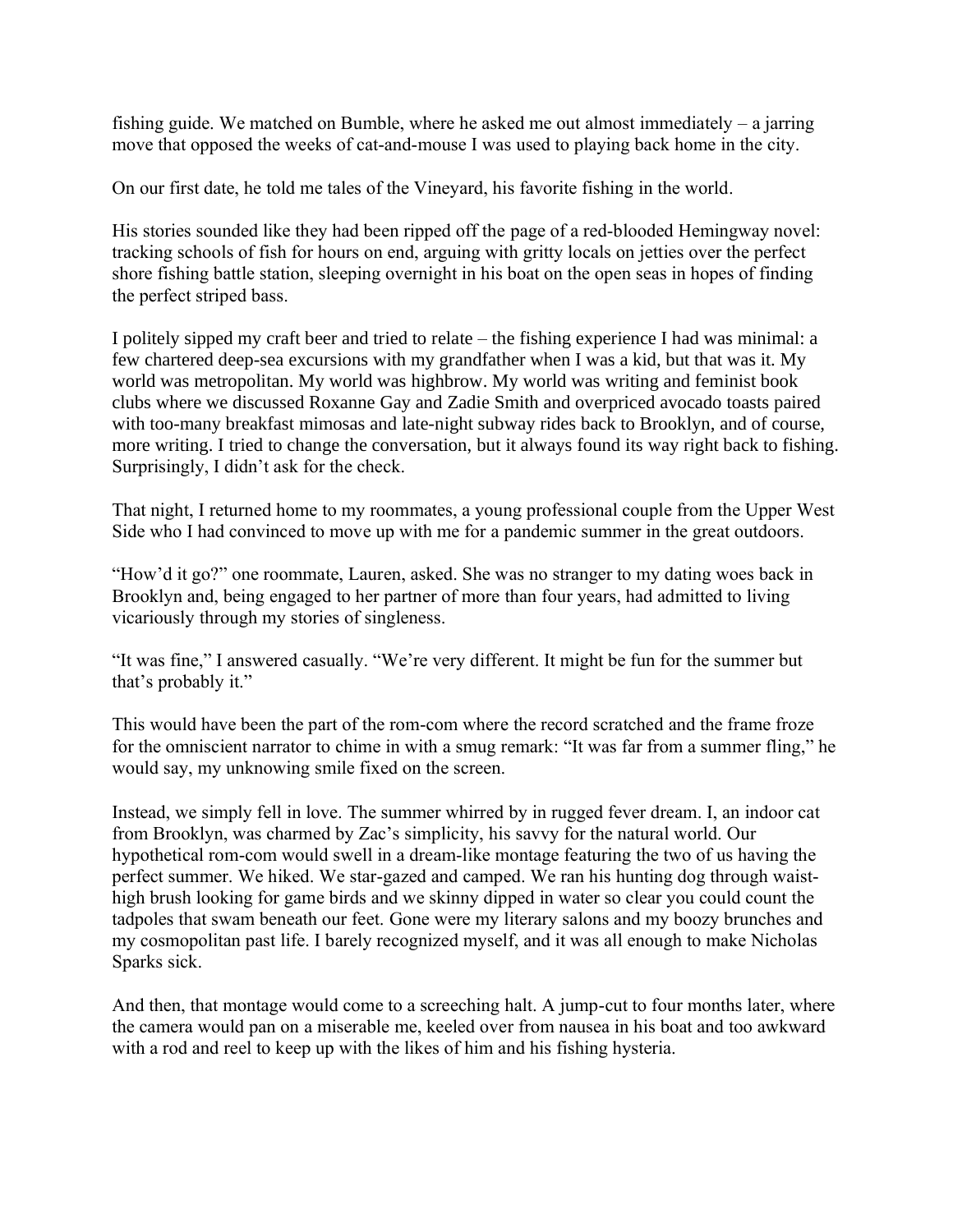How naïve I had been. This fishing tournament had exorcised a piscatorial demon I had underestimated back in Lake Placid – one that made me second guess myself, Zac, and the reality of our relationship. Popular culture teaches us that, against all odds, opposites attract, and the cliché prevails. But popular culture has never been offshore with a fishing fanatic who will do anything to achieve angler glory.

---

At first, I had been intrigued. Being a writer, and also a supportive girlfriend, I felt inclined to research this famed fishing derby my boyfriend wouldn't shut up about.

I discovered the origins of the competition were earnest. In 1946, a group of local fishermen gathered for a meeting of the minds. Like its neighbors of Cape Cod and Nantucket, the Vineyard was, and still is, a summer vacation spot that relied heavily on tourism revenue from Memorial Day through Labor Day.

While Labor Day marked the end of summer for visitors, it marked the beginning of the annual fall fish migration for Islanders. Each September, millions of striped bass and other traveling fish pass the Vineyard on their journey back down the East coast, eager for warmer, deeper waters where they'll spend the winters before heading back in the Spring. A local spin doctor saw an opportunity to capitalize on this seasonal fall migration – an autumnal promotion that would guarantee revenue, at least through mid-October. Backed by the Martha's Vineyard Rod and Gun Club, the Derby was born.

Seventy-five years later, and the Derby remains a mainstay for the tight-knit island community, as well as ambitious out-of-towners like Zac, who have, in one way or another, caught the Derby bug. Like the very fish they set out to catch, these fishermen return to the Vineyard's waters year-after-year in hopes of winning it all.

I didn't get it. Martha's Vineyard and its Derby reminded me of the made-for-TV holiday movies where impassioned locals live for an annual harvest festival or a neighborhood cookie decorating contest. "Small-town fishing tournament" felt like a vapid plot-point some desperate writer suggested after running out of ideas. It was cute, but it certainly couldn't be that big of a deal.

And yet, I watched my 32-year-old boyfriend become consumed by what longtime Derby fisherman Nelson Sigelman coined "Derby madness" in a 2016 essay for *Angler's Journal*. Nelson – who once edited the island's newspaper and had published a collection of columns titled *Fishing, Hunting and Avoiding Divorce on a Small Island --* recounted the sleepless nights, the obsessiveness, the delirium he and 2,999 other competitors battled each fall. For these fishermen, the Derby isn't a cute community contest – it's a lifestyle.

"There are all sorts of ways to keep score, not all of them in the daily or weekly weigh-ins: hours of sleep lost, secrets kept, lies told…" he wrote. "And just plain fun had."

And for every Zac and Nelson, there are their partners and their families and their friends who unwillingly get the backburner: The parents who anxiously await a text from their child that they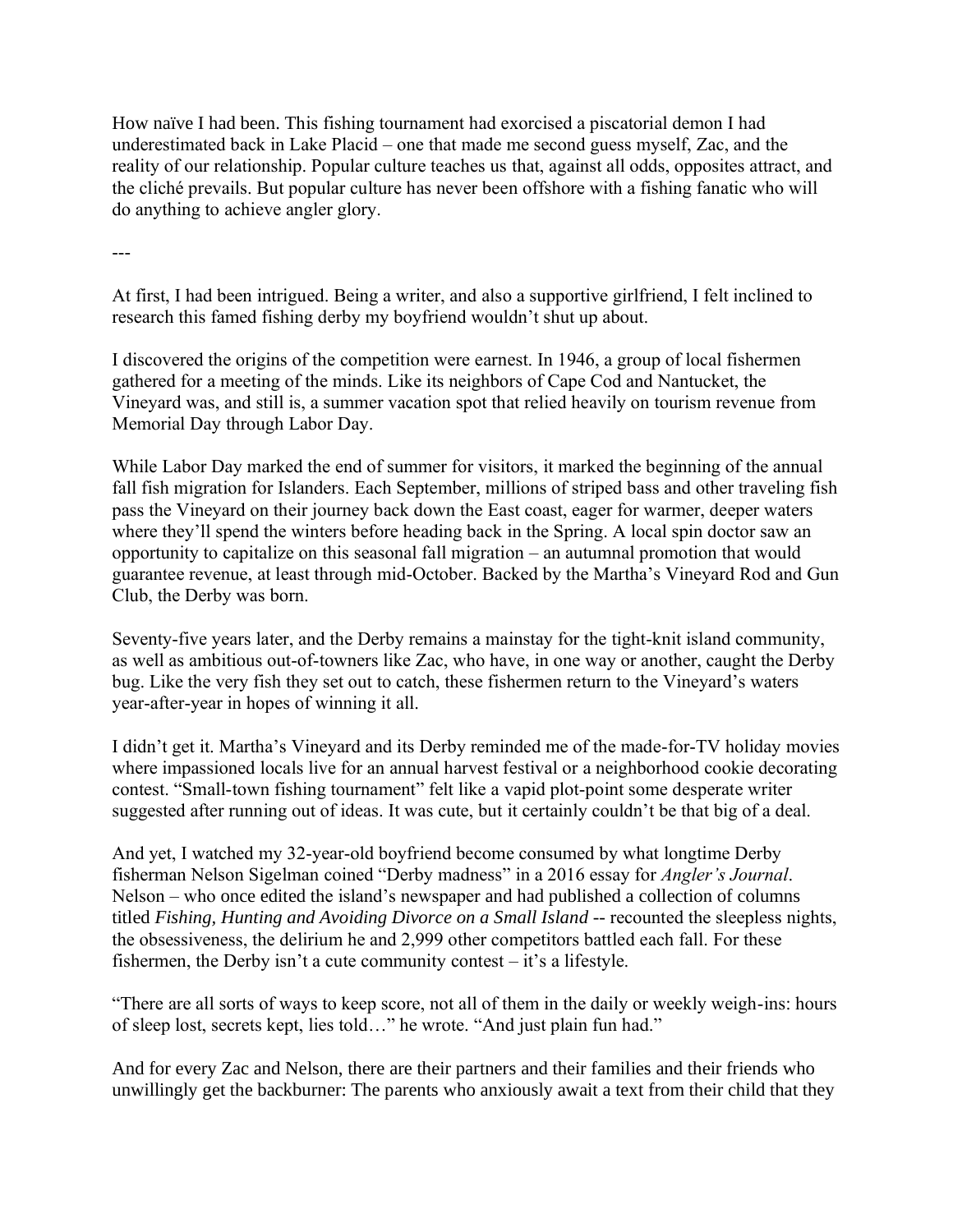have safely docked the boat after a day on dangerous waters. The kids who are stuck with Mom for a month while Dad is off on a month-long fishing binge. The girlfriends who are dragged out to sea in a 10-foot-swell while their oblivious boyfriends hunt for a winner. We are a collective of modern-day mariner's wives who pace back-and-forth in our figurative cupolas, forlorn and aching, as we wait for our captains to return home from sea.

"How many times have I reassured my wife on the Derby's opening day? *I'll be home early… I'll be a more responsible husband… I'll only fish sunrise and sunset*. Foolish promises, all," Nelson wrote later in that same essay. "The most important edge a fisherman can bring to the Derby isn't fishing equipment, bait or skill. It is a spouse, partner or roommate who isn't put off by a refrigerator stocked with eels and squid or annoyed by the nocturnal comings and goings of a bass fisherman muttering about tides and bait."

Literature and film buffs will recognize the archetype of the benevolent mentor, or the sage, in classic storytelling. This figure is usually represented as a wise, old man whose primary role is to bestow knowledge on their younger, impressionable mentees. These characters are easily recognizable in hero-based storytelling. Think: Yoda in "Star Wars", Albus Dumbledore in "Harry Potter", and Sancho Panza in "Don Quixote".

The more I read about Nelson and his time in the Vineyard, the more I realized he was my fishing sage, my Sancho Panza. Nelson knew this fishing tournament inside and out, but more importantly, he knew how to love people like him. I had to speak with him.

It's four weeks into the Derby when I finally get ahold of Nelson who has reluctantly taken a break from his current fishing binge. Almost immediately, he reminds me of Zac – his love for the water and the outdoors practically drips through the phone, drenched in a friendly New England accent. Like Zac, too, he's congenial and teasing.

"So, you've made two mistakes in your life – you're dating a derby fisherman and you're going to journalism school" he joked. "Now the third one is you're talking to me."

But Nelson is older, wiser, less fiendish than Zac. The Derby days he spent "strategizing with military precision" have been replaced with a romantic appreciation for the tournament, its camaraderie and its promises of grand reunion. He reflected on his younger self, and how his fishing fanaticism was the downfall of many previous romantic relationships – eventually, he ended up with his wife, Norma, who doesn't mind his lifestyle.

"I was very fortunate to marry a good woman in spite of myself." "he said. "My wife likes to do things she likes to do – she does a lot of different crafts, that sort of thing. She's fine with me going off and doing my thing."

After 45 minutes, I get to the point. My mentor is well-versed in the fishing/romance arena. Surely, he could help me navigate the tides of my own, mismatched relationship.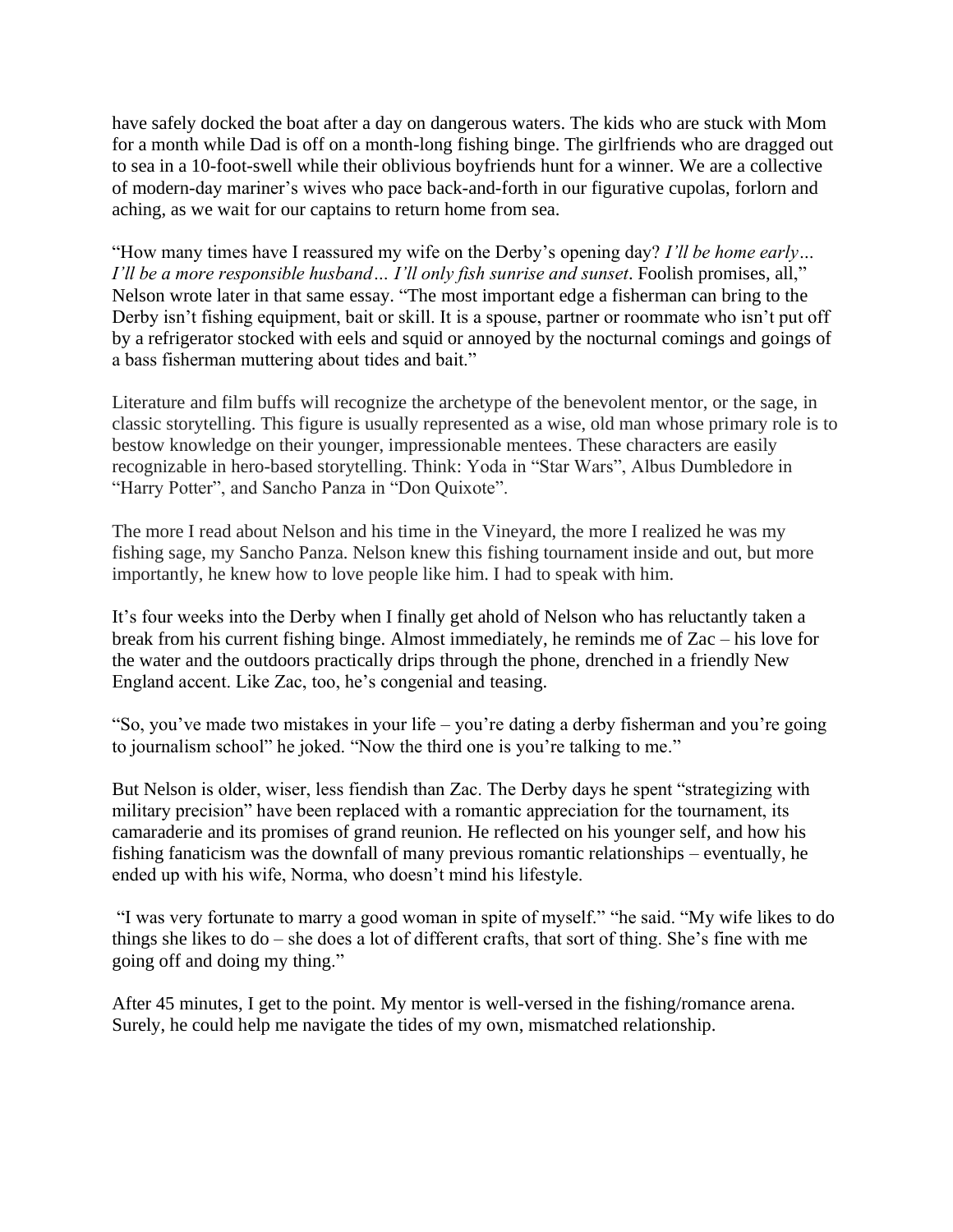"We're not married, so I'm not avoiding divorce," I say, a nod to his book. "But I am avoiding a breakup, or something like that. What advice do you have for somebody who is dating a fishing fanatic?"

All Sancho Panza gives me is another cliché, something I can't seem to escape: "Don't expect him to change. ---

The deeper into the Derby we got, the more our differences seemed to surface.

One afternoon, Zac offered to take me, his friend Will and Will's 9-year-old-stepson, Maddox, out for a last-minute fishing jaunt. It started raining as the four of us piled into Zac's boat and putted out into Edgartown Harbor. We trolled past what felt like hundreds of boats: modest fishing skiffs, classic, wooden sailboats, a few misplaced large yachts. It was crowded despite the showers. But it is a harbor after all.

We picked up the pace the further out we traveled, and the water picked up, too. In the rain, the Atlantic was gray and indignant. Waves slapped the side of the boat with such ferocity I worried, naively, it was going to break. Zac and Will cracked beers out on the bow while Maddox and I huddled for warmth behind the feigned safety of the trusty center console.

Once again, I found myself in a scene only a screenwriter could write: obnoxious boozehounds drink on the bow while the neurotic girlfriend and a literal child cling to each other in desperation. Eat your heart out, Apatow.

Suddenly, Zac yelled and indicated towards the water. He and Will quickly threw their beers aside and fumbled for their gear – a large school of false albacore – one of the tournament's prize-winning fish – had supposedly appeared less than 20 feet from the boat, gunning for a squall of baitfish on the water's surface. Zac beckoned for Maddox, who was suddenly emboldened by the prospect of fish. My only ally quickly abandoned me and raced to Zac's side.

Reluctantly, I followed.

"See all those fins right there, Maddox?" he asked the little boy, pointing into the waves. Maddox followed the direction of his finger and started nodding enthusiastically, his smile growing bigger with every shake of his head.

"What fins?" I asked behind them, squinting into the steely water. There were waves, there was sea foam, but nothing that resembled a fin…

"You can't see the thousands of fins right there?" Zac said, rushing to unspool the line of his fly rod. "Right there. Look right there."

I strained against the rain, scanning the tide hard to try and catch a glimpse of all the excitement. Where were the fins? "Oh yeah. There they are," I lied, too embarrassed to admit I couldn't see what even the 9-year-old could.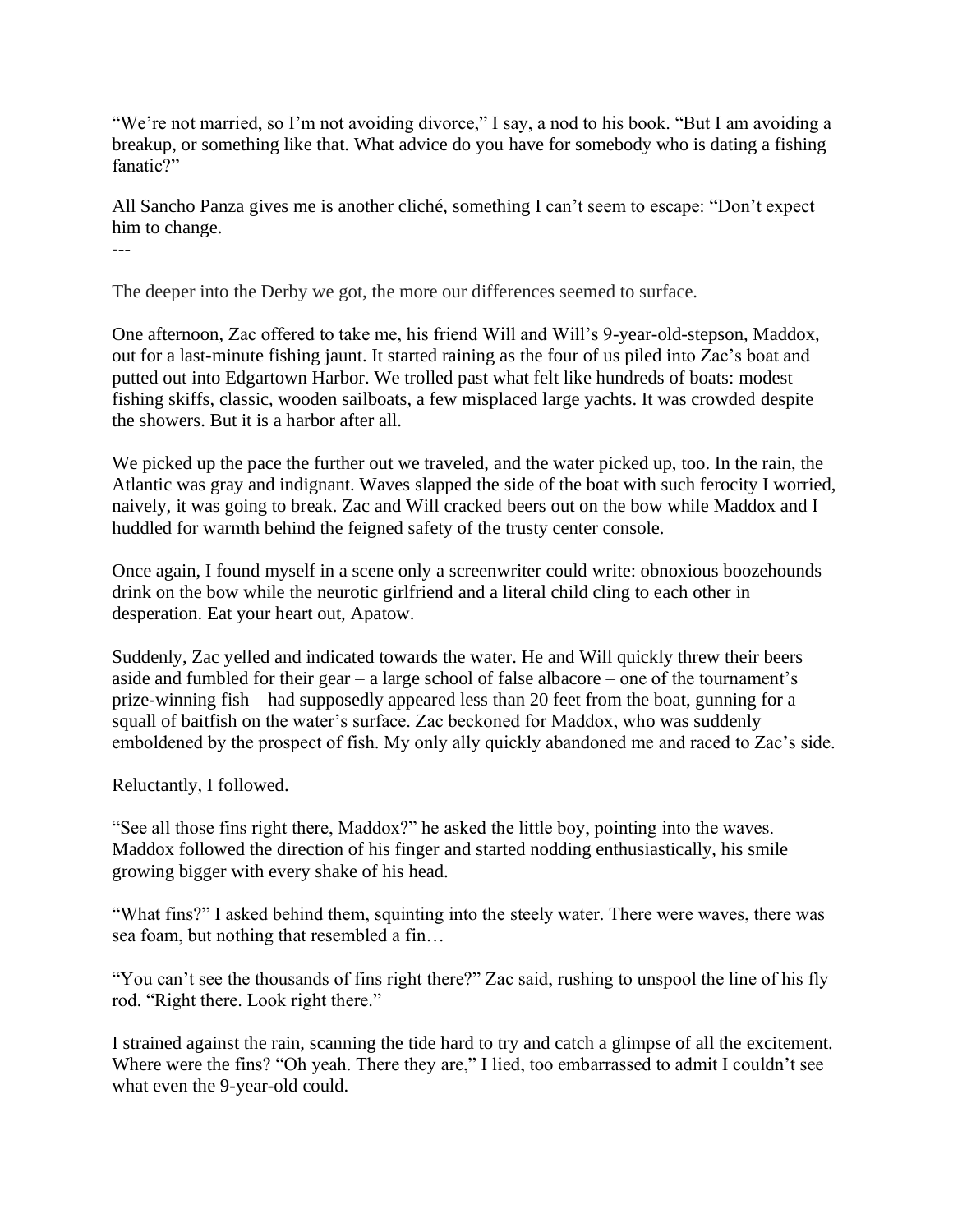We got home that night well after dark and I yearned for our bed. After dinner and a warm shower, I walked into our room expecting Zac to already be asleep. Instead, I found him in the living room at 11:00 p.m., tying flies for tomorrow's fishing trip.

The fly-tying table looked like it belonged in an elementary school art classroom. Zac sat hunched over a wooden drop leaf draped in a white tablecloth that was covered in what could only be described as if a Joanne's Fabrics threw up: threads of glittery fabric were scattered across the surface next to entire bucktails that had been artificially dyed magenta and lime green. In one corner, a rainbow of marabou feathers. In another, eerier corner sat a stack of stickers designed to mimic a fish's eyeball. Rows of eyes stared at the ceiling, waiting to bring the little, plastic flies to life, in greens and lilacs and blues.

"Are you coming to bed?" I yawned.

We had to be up and out the door, ready to fish, in five-and-a-half hours. I watched his bloodshot eyes, normally diamond blue, get heavy with sleep as he glued one of sticker eyes onto a hook with surgical precision. A lover's triangle of optics. He didn't answer.

In every opposites-attract plot line, there comes the pivotal point when the couple questions whether or not relationship can actually work. In "Fever Pitch", superfan Jimmy Fallon blames Drew Barrymore for making him miss a beloved Red Sox game, and the two separate. In "Notting Hill", the reality of dating a celebrity pushes Hugh Grant and Julia Roberts apart. And in "Clueless", superficial Cher struggles to reconcile her feelings for her brainy ex-stepbrother Josh. On screen, we know the couple muddles through and puts their differences aside. In real life, it's less certain.

"Zac," I repeated, getting annoyed. "Are you coming to bed?"

"Huh" he grunted. "Oh yeah. I'll be there in a minute."

I crawled into bed alone, bitter and hating fishing.

---

It isn't ironic that the cliches we use to speak about love derive from fishing.

*"You're totally hooked."*

*"He's a keeper!"*

*"There are plenty more fish in the sea."*

The sport is a metaphor for love. We sit at our fly-tying tables and start by crafting the perfect lure. For some of us, it's a new pair of jeans or a fresh blow-out. For others, a new Bumble profile picture.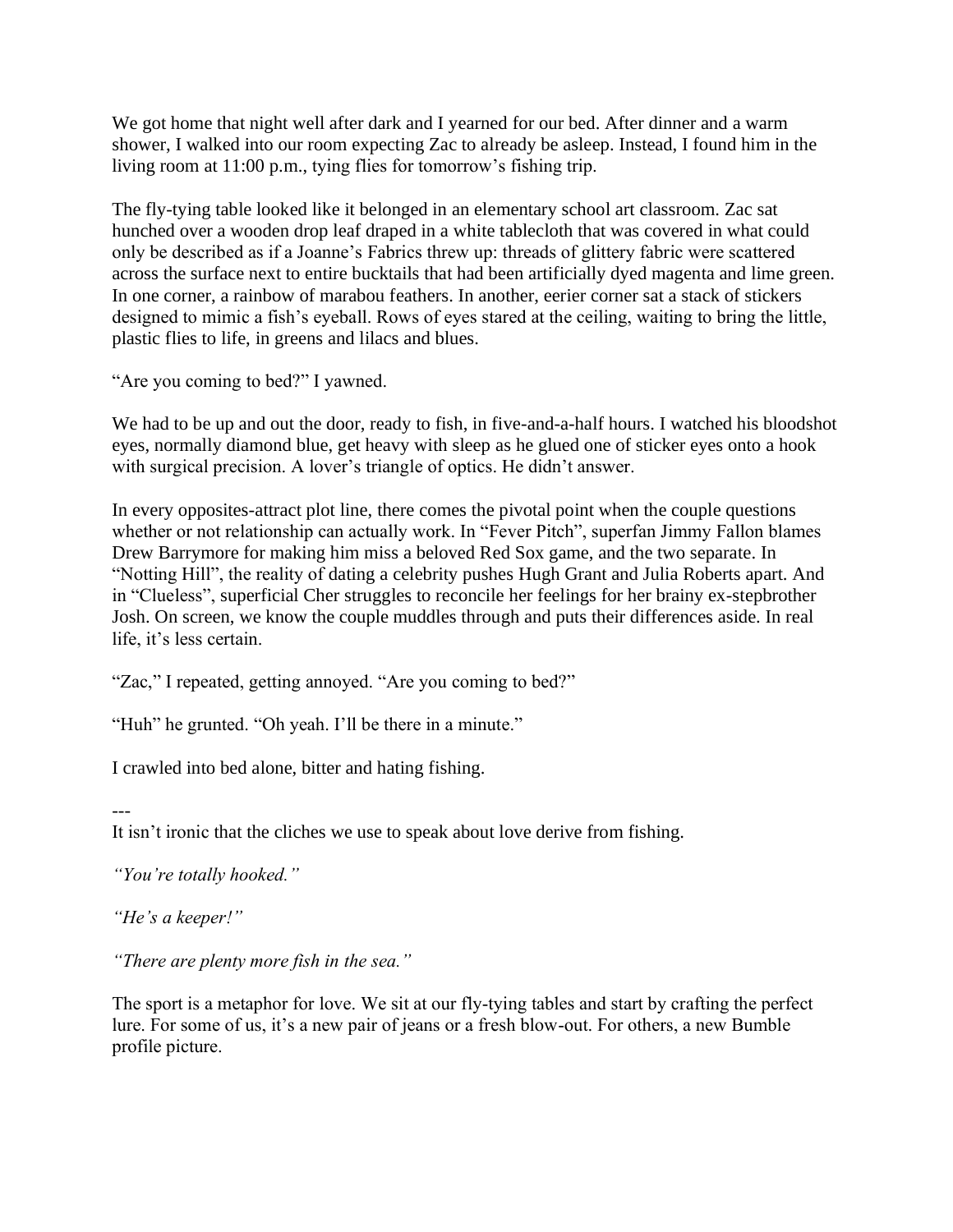Then, we cast our hypothetical lines into the sea of opportunity, trusting someone --preferably someone who is above our personal slot limit, whatever that may be – will like what they see and take our lure. Sometimes they bite, and we set our hooks and reel like hell only to find out, once they break the surface, they aren't up to snuff. We throw them back, and then we reevaluate: was that the right lure? Maybe I shouldn't have chosen that profile picture. Were those jeans too tight?

So we go back to our fly-tying tables and get back to work. And then it's back to that ocean that's brimming with potential, that laps at our boats with the promise of a perfect partner if we just cast far enough or jig our lines the perfect amount or time the tides just right. We cast and wish. Cast and wish. Cast and wish.

Until finally, as the trope goes, we find that keeper -- the tournament champ who meets our every length and weight limit, who we proudly carry home to our friends and family and say, "Look what I finally caught!" before we cover them in lacquer and hang in our forever homes. We caught *that.* 

The fishing metaphors are nauseating and unsubstantial, the rom-coms of the English language. But they exist to give us hope – something that neither fishing nor love can exist without.

---

"Fish. Right there. Downwind."

I spun around. Downwind… downwind? There was no wind. The water was glass calm and the air felt still and unseasonably balmy.

"Where?" I asked, fumbling to get my lure away from its keeper.

"Downwind," Zac repeated as he slowed the engine.

I scanned the water again – No birds diving for minnows. No splashes on the surface. No hint of life that would let me cheat my way out of using Zac's confusing directions. The boat jerked to a halt as Zac raced to his gear.

Finally, I conceded. "I don't know what that means."

"Babe… really?" he replied, walking his way towards where I was standing at the bow, fly rod at the ready. "Feel the wind. Where is it blowing? This is an easy one, use your head."

His words stung. I had spent the past few weeks sleep deprived and seasick trying to keep up with him and his Derby mania, pretending I knew words like "starboard" and "gaff" just to save face. I had smiled through all his criticism on my amateur casting, nodding along as he analyzed my form when all I wanted to do was avoid accidentally sending a treble hook through his face. I had spent entire days hungry, cold and ornery, in the middle of the ocean for him and his fish.